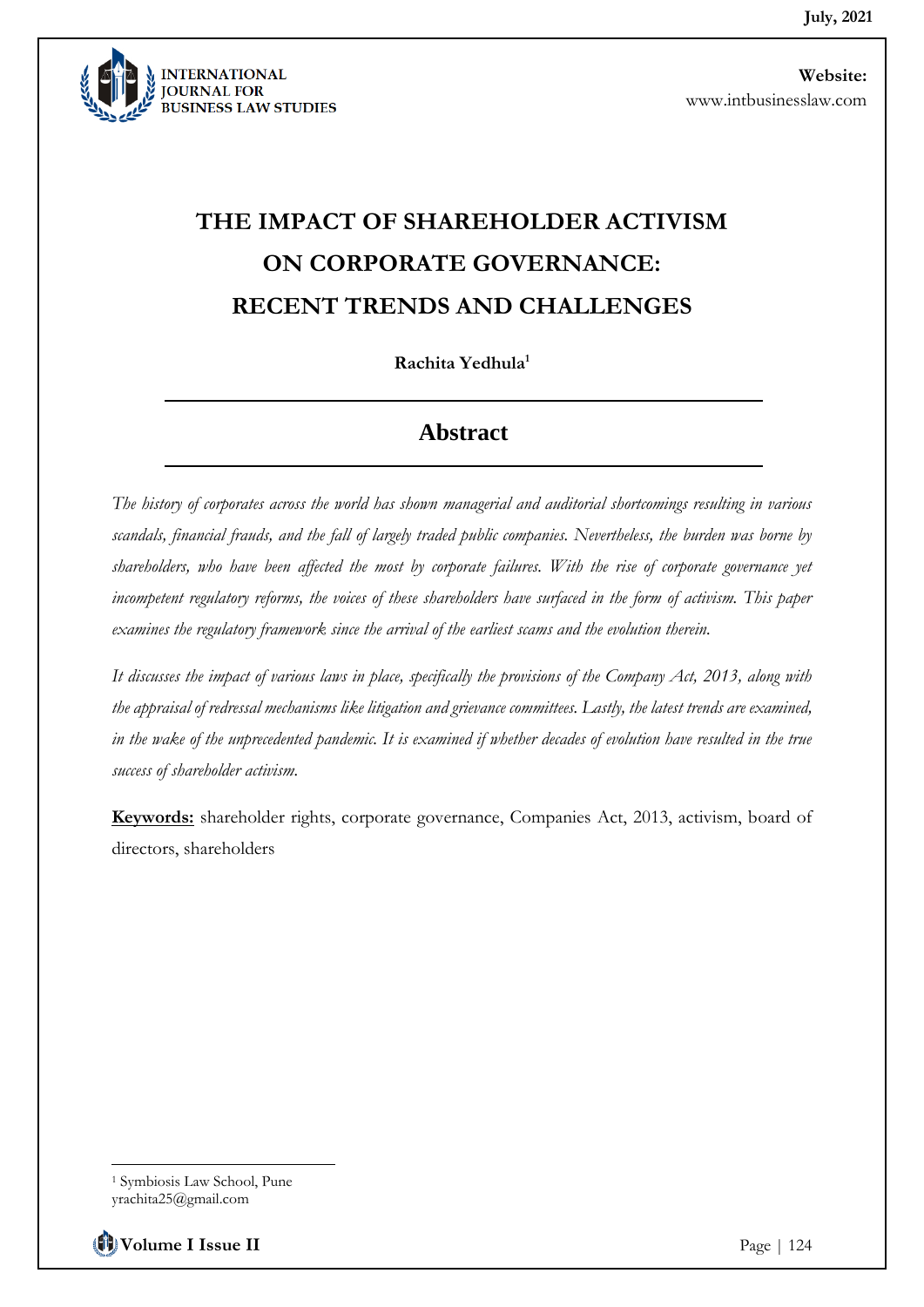

## **Introduction**

*"Never let a good crisis go to waste"-* Winston Churchill

This clichéd quote that has been used for centuries, has become more than relevant in today's pandemic era with shareholders fighting for change despite the setbacks of the new normal. Good governance has always been the need of the hour and societies have invariably pressed for the same. The recent GameStop incident<sup>2</sup> in USA shows the capability of young shareholders that influenced the stock market overnight.

Shareholder activism consists of such activities undertaken by one or more shareholders of a company that intends to bring about impactful change in the corporation.<sup>3</sup> It involves shareholders, often with significant stakes, who try to pressure the management to bring about change when dissatisfied with some aspect of the company's operations or management, without actual change in control or dismissal of management.<sup>4</sup> In today's developing market across the globe, it acts as a catalyst in fostering an atmosphere of good corporate governance and structural stability.

Shareholder activism is not a recent concept, it has been in existence since the  $17<sup>th</sup>$  century Dutch Republic, popularized by activist shareholders like Isaac Le Maire who was in constant strife for good governance in the Dutch East India company. Early provisions of corporate governance in the U.S included restricted charters, bylaws, and prudent-mean voting rules. <sup>5</sup>Further, during the 1960s and 70s, the US saw an uprising of shareholder pressure in areas such as product safety, employee rights, and pollution. In the 80s the perspective shifted on anti- takeovers and merger issues. With the alarming rate of climate change since the 90s and the increase in financial crime, activism today is focused on a wide array of issues.

<sup>2</sup> NYSE, GME, *In January 2021, following a Reddit post, there was a short squeeze of the stock of the US media retailer GameStop, causing major financial consequences for certain hedge funds and large losses for short- sellers.*

<sup>3</sup> Mary Ann Cloyd, PricewaterhouseCoopers LLP, Shareholder Activism: Who, What, When, and How? (2015)

<sup>4</sup>Bernard Black, Shareholder Activism and Corporate Governance in the United States, (1998), https://papers.ssrn.com/sol3/papers.cfm?abstract\_id=45100

<sup>5</sup> Dunlavy, Colleen A, "Social Conceptions of the Corporation: Insights from the History of Shareholder Voting Rights" (2007)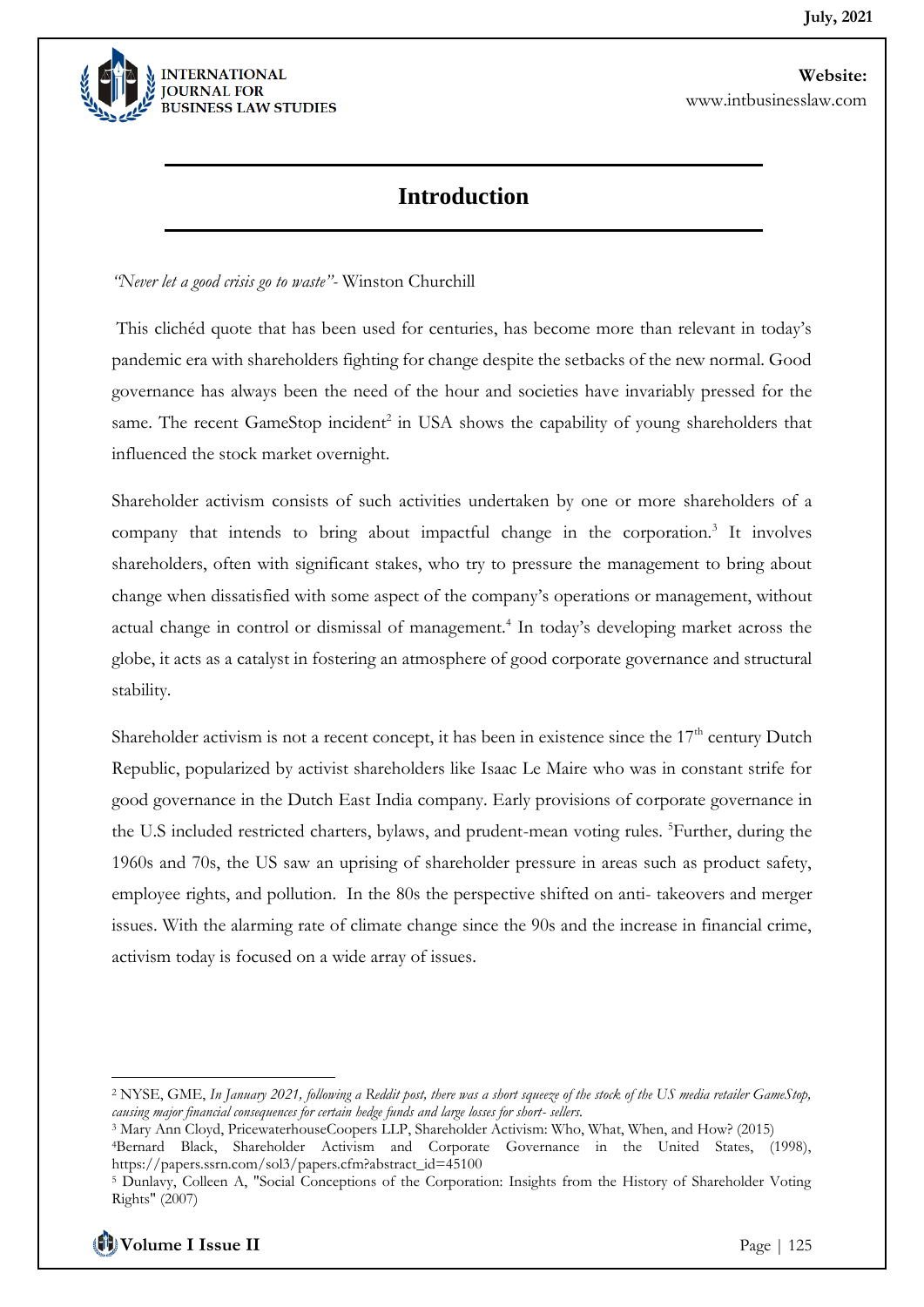

The shareholder activism in India, although supported by a plethora of legislation and regulation is however suspected to be not as advent or developed as the US or Europe. With the introduction of the 2013 Companies Act, the listing agreements and the sensations brought by the Satyam Case<sup>6</sup>, to the casual eye, it is evident that shareholder rights are present, however with passivity of shareholders still existent, a shift in shareholding culture is required for practical change.

## **Literature Review**

Shareholder activism has impacted the level of good governance in public limited companies across the world. While companies are required to comply with federal and state regulations, good governance is predominately dependent on self-regulation and externalities such as shareholders. According to Bernard S Black (1998)<sup>7</sup>, although shareholder activism was impactful on corporate performance in the 90s, the overall level of activism was low and institutional investors did not spend adequate capital on activism nor had actively engaged for representation on the companies' boards.

As a pioneer in research regarding the relationship between shareholder activism and corporate governance, this literature is of immense importance to understand the initial limitations of shareholder activism and its relevance today. Black rightly points out the rightful impact of activism. However, he fails to address the reason for low activism in contrast and failed to address the higher levels of activism during the  $80s$ . Roe  $(1990)^8$  discovered that the enthusiasm of shareholder activism and frequent participation was found to be mainly affected by political and economic forces. He further points out that owing to limiting legislation passed to curb powers of financial intermediaries, their activist role in corporate governance had been concurrently affected.

<sup>6</sup> Venture Global Engineering v. Satyam Computer Services Ltd. and Ors, AIR 2008 SC 1061

<sup>7</sup> Black, *Supra* 3

<sup>8</sup> Roe, M., Political and Legal Restraints on Ownership and Control of Public Companies, Journal of Financial Economics 27, (1990)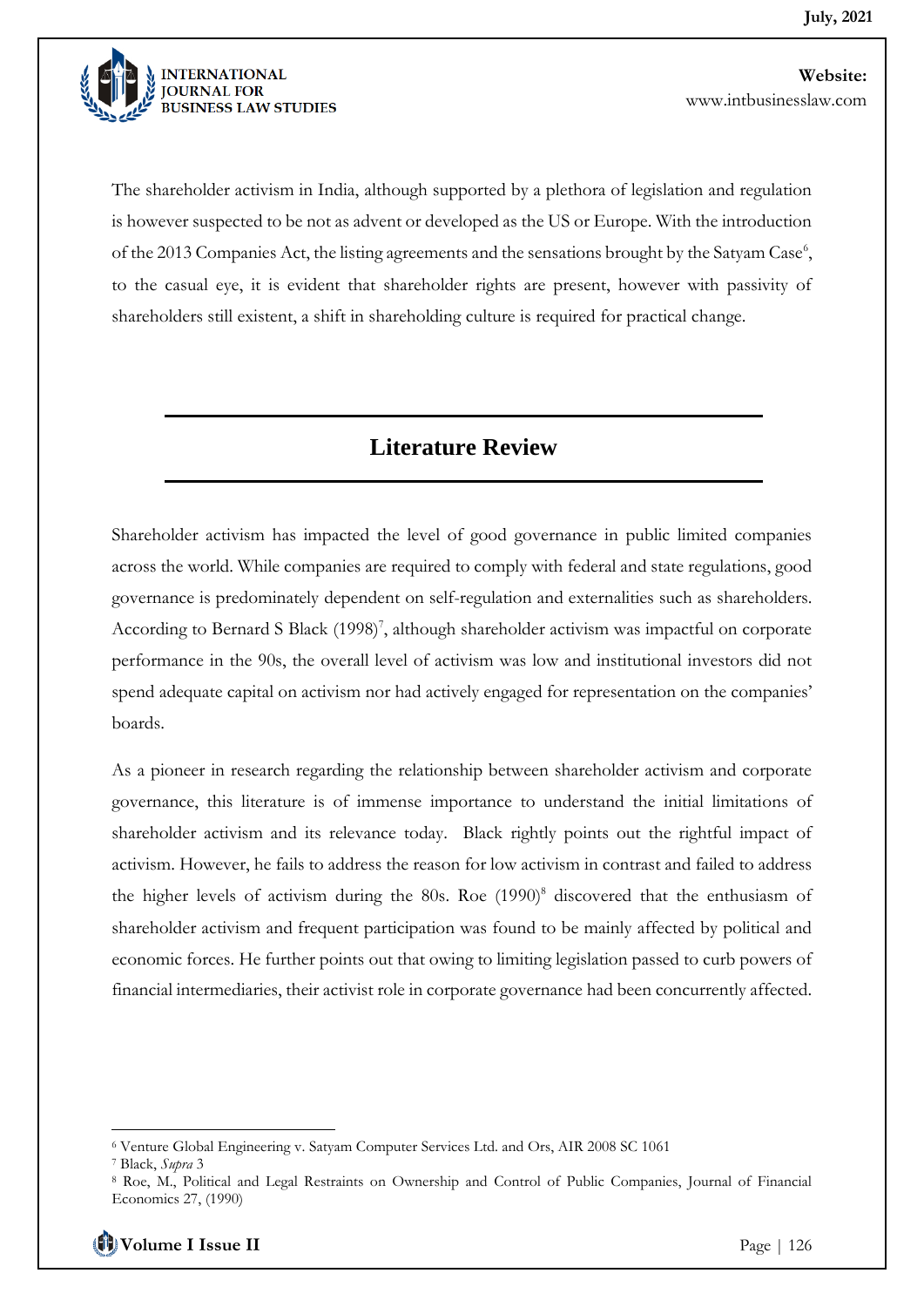

In contrast, Stuart L. Gillan (2007)<sup>9</sup>, points out that with corporate and regulatory change, shareholder activism was picked back up in the 2000s with hedge and equity funds taking an active role. These authors are crucial to understand the psychology behind passivity, and the evolutionary differences in India. Lastly, several Indian authors like Umakanth Varottil  $(2012)^{10}$ , Sara Pockkathayil Jacob (2012)<sup>11</sup>, Jayati Sarkar, Subrata Sarkar (2000)<sup>12</sup> have pointed out that Indian Shareholder activism is inadequate due to the lack of implementation of laws under the Companies Act, 1956, such as minority shareholder rights and impractical SEBI guidelines.

Apart from regulatory flaws, the structure of Indian Companies, concentration of control within families or promoters were stated as the main reasons for passivity. These papers are crucial to this study as they demonstrate evolution in the Indian Context, however, written close to the introduction of the 2009 bill and later on the 2013 Act, they lack the foreseeability of future regulatory change.

This paper draws inferences from the above literature that have pointed evidently that shareholder passivity is a result of either lack of regulation or lack of implementation thereof and secondly the mindset of shareholders. It is aimed to analyse the evolution of regulation and rate of implementation; mindset shifts and concurrent effect on the success of activism.

## **Research Questions**

- 1. How have the regulatory framework and redressal mechanisms evolved to support shareholder participation and encourage corporate governance in India?
- 2. Are the current trends in shareholder activism reflective of the objective sought by regulation? Is shareholder activism subdued or successful?

**Volume I Issue II** Page | 127

<sup>9</sup> Stuart L. Gillan, The Evolution of Shareholder Activism in the United States (2007)

<sup>10</sup> Umakanth Varottil, The Advent of Shareholder Activism in India, Vol. 1,(2012)

<sup>11</sup> Sara Pockkathayil Jacob, Shareholders' rights and empowerment in India and US (2012)

<sup>12</sup> Jayati Sarkar, Subrata Sarkar Large Shareholder Activism in Corporate Governance in Developing Countries: Evidence from India (2000)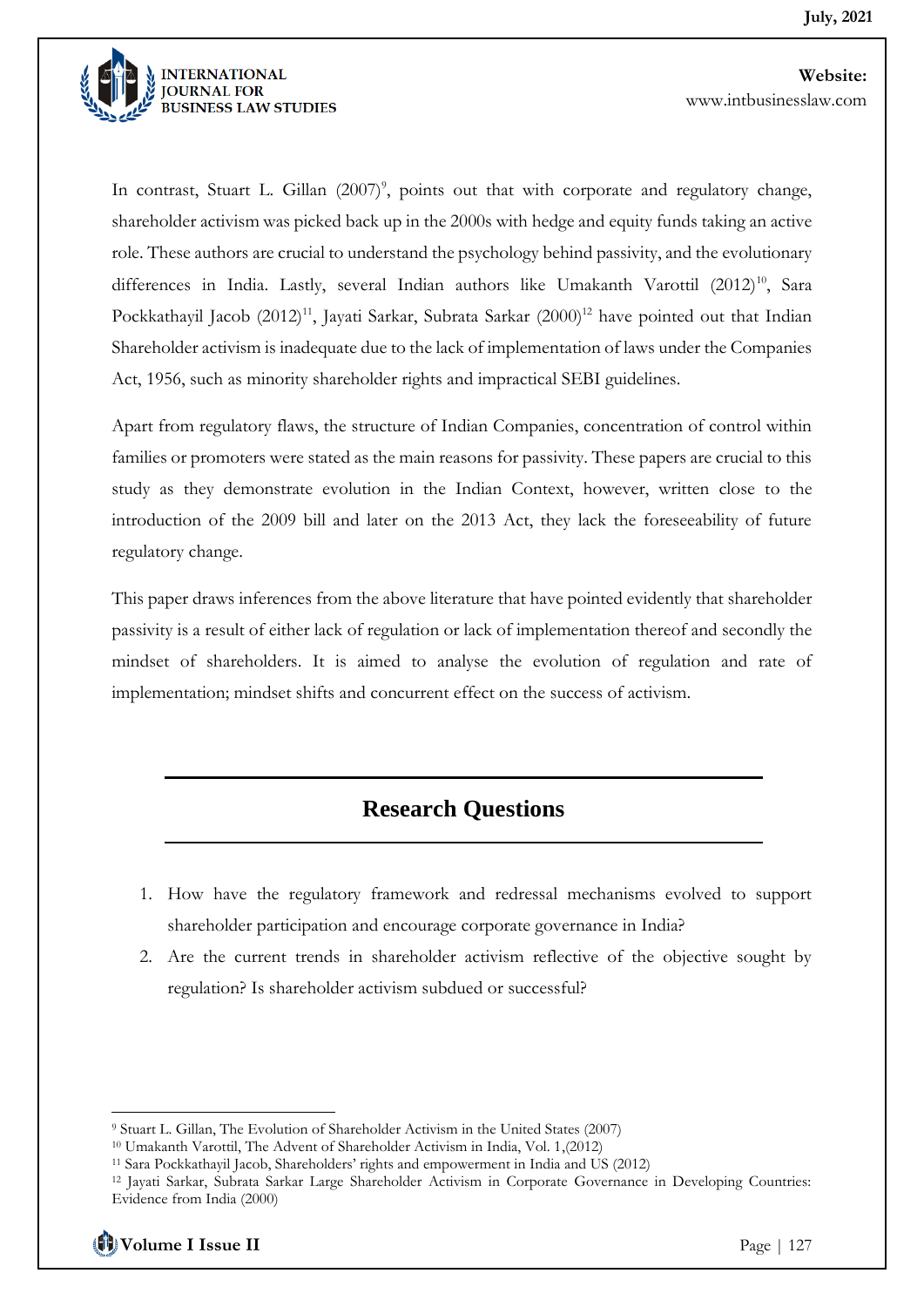

#### **Analysis**

#### *I. Legislative Framework in India*

Legislative backing in India is one of the greatest sources to implement corporate governance and an avenue for shareholder empowerment. Unlike India, in the US, although shareholders desire to be active, the majority of power lies in the hand of the Board, with rules denying the intervention of shareholders. The shareholders in the US have the power to merely reject any termination put forward by the Board, i.e., a veto power alone. <sup>13</sup> They only have the power to veto principal changes, but not the power to direct that they be made.<sup>14</sup> In contrast, the Indian regulatory framework has evolved to be encouraging shareholder activism, especially with the introduction of clause 49 of the listing agreement.

In general, as per section 47 of the Companies Act, 2013(hereinafter the "2013 Act") every equity shareholder in a company has the **right to vote** and **participate in the general meeting**s. First developed with the initiation of postal ballots in 2001<sup>15</sup>, shareholder participation was difficult and as low as  $3\%$  on an average<sup>16</sup>. Given the poor participation, the mechanism had improved to now include added benefits such as electronic<sup>17</sup> and proxy<sup>18</sup> voting. Although E-voting had been trending since 2014, 2020-21 saw a steep rise in shareholders availing e-voting facilities and participation in audio-video meetings.<sup>19</sup> All important matters require the approval of shareholders.

To influence governance, shareholder participation and voting is the most direct and crucial tool. Via the meetings, they are able to convey their concerns as well as influence other shareholders to vote in an informed manner. Furthermore, an **extraordinary general meeting**, regarding matters requiring immediate consideration can be called upon by shareholders holding either one-tenth of paid-up capital or one-tenth of the voting power. $^{20}$ 

<sup>13</sup> Bebchuk, The case of Empowering shareholders (2003)

<sup>14</sup> Bebchuk, *Id*

<sup>15</sup> Companies Act no. 1 of 1956 (1956) § 192 A

<sup>16</sup> Welcome to the World of E-Voting, THE FIRM: CORPORATE LAW IN INDIA, (2012)

<sup>17</sup> Companies Act, no. 18 of 2013 (2013) §108

<sup>18</sup> Companies Act, no. 18 of 2013(2013) § 105

<sup>19</sup> In Govern, India Proxy season (2020)

<sup>20</sup> Companies Act, no. 18 of 2013(2013) §100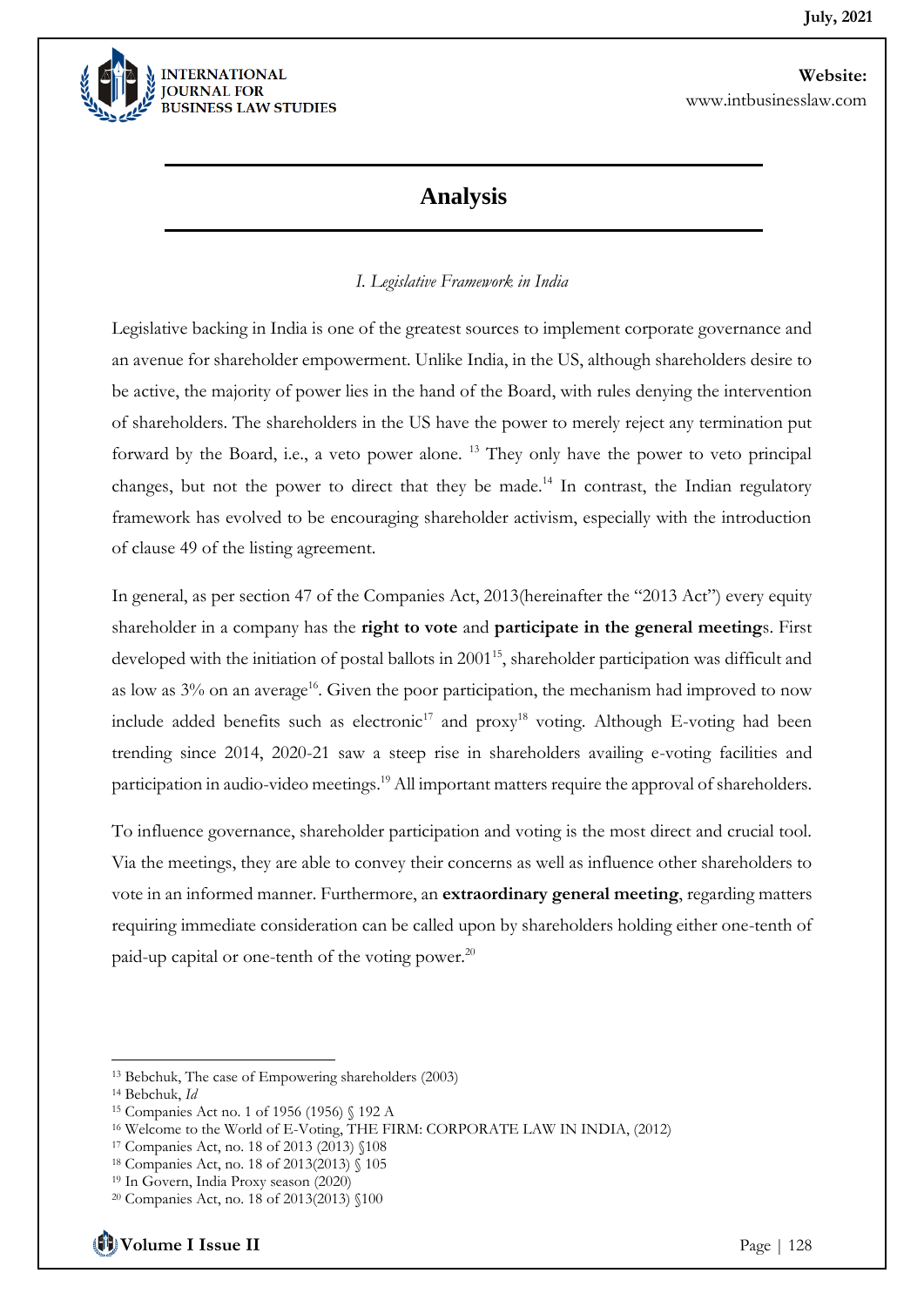

Moreover, shareholders are also allowed to call the EGM on their own within 21 days if the board does not respond to the requisition notice. However, board participation, especially amongst small shareholders is difficult given the family-controlled or promoter-controlled nature of Indian companies. Intermediaries like proxy advisors and government analysts are strongly required to bring balance into the board.

On the other hand, The UK legislation allows the shareholders to even intervene directly in company operations, they have the residual right to adopt change in the articles of association. They are also permitted to request the inclusion of any matter of business in the AGM. The Shareholders are also empowered to **appoint or remove directors** of a company in India. As per section 152 of the 2013 Act, the directors are appointed in the general meeting.

Furthermore, the maximum number of directors prescribed by the Act is 15, which can be increased via a special resolution with the participation of shareholders, unlike the 1956 Act which required only the Central Government's approval, this evolution not only brings ease of business, but empowers shareholders to make decisions. Directors can be removed from their position via an ordinary shareholder's resolution. In May 2018 the director of Fortis Healthcare was removed by institutional investors.

Another crucial development in the 2013 Act is the mandatory requirement of an **independent director**, who can be impartial in evaluating corporate affairs, allowing shareholders to have confidence that the board would not put their personal interests over the shareholders'. As per section 152 of the 2013 Act, one-third of all non-independent directors are to retire and be reelected by rotation every year. However, there exists no mandatory re-election requirement in India. the UK Corporate Governance Code mandatorily requires all FTSE 350 listed companies to annually reappoint directors in order to keep directors in check.

Additionally, **small shareholders** (holding shares of no more than Rs. 20000 worth shares) can also seek representation on the board.<sup>21</sup> For example, a small shareholder director was sought to be appointed in Alembic Ltd. by Unifi Capital Pvt Ltd along with other small shareholders. However, the board had resisted such appointment on the ground that many small shareholders who sought the appointment had become shareholders only few days prior to the proposal and were connected to certain large shareholders.

<sup>21</sup> Companies Act, no. 18 of 2013(2013) § 151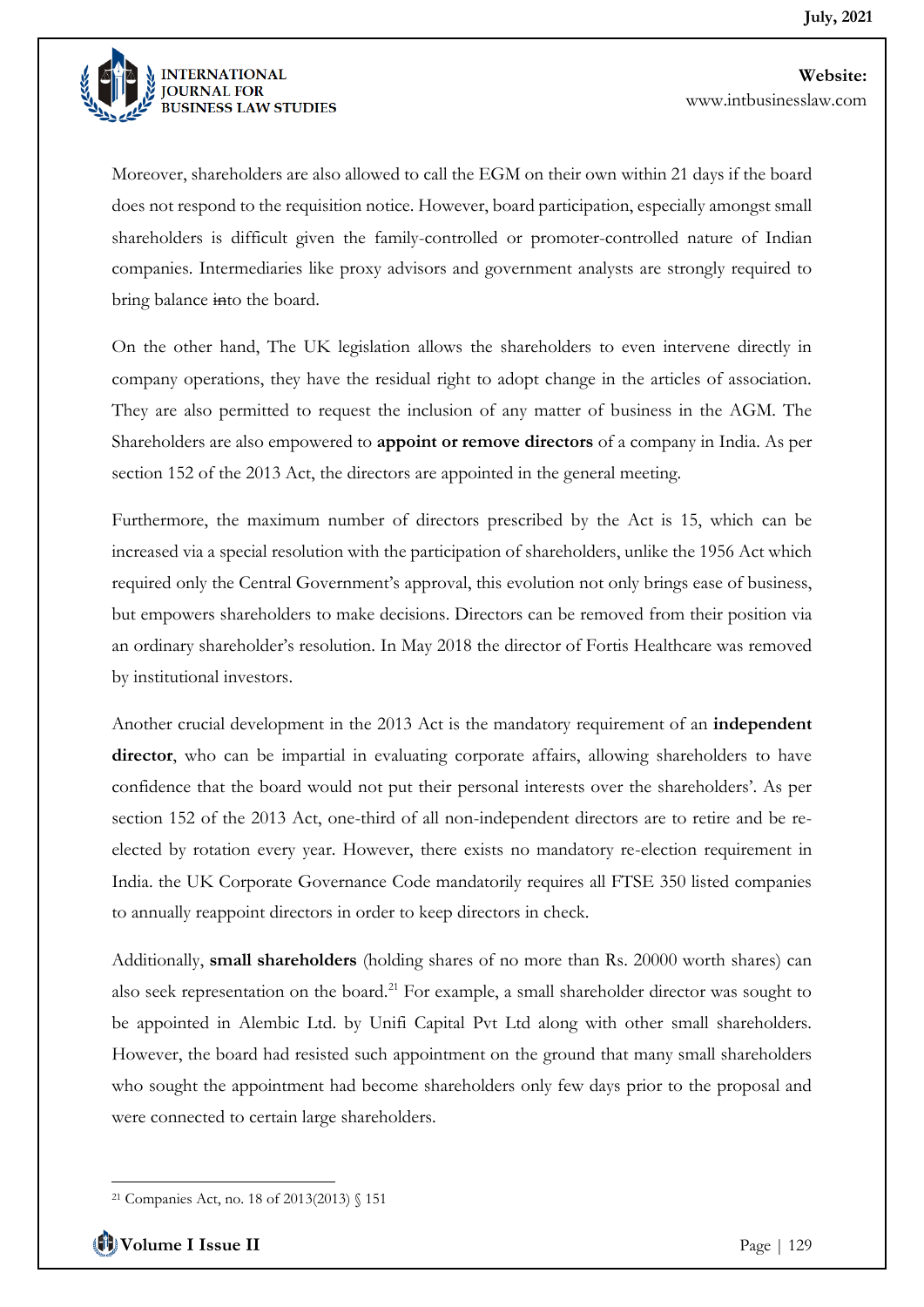

Shareholders, additionally have the **power to appoint an auditor** at the general meeting considering the recommendations made by the board and the audit committee. Shareholders can also vote regarding **executive remuneration**. As per section 197 of the Act  $^{22}$  and Regulation 17(6)(c) of the Listing Regulations, if compensation exceeds a certain level, the consent of shareholders is required. for example, in 2018, compensation for the managing director of Apollo group, Neeraj Kanwar was rejected at first, but subsequently approved. Similarly, Infosys was criticized for its magnitude of severance paid to exiting executive directors.

Thus, the legislature has mainly tried to encouraged shareholder activism in India through provisions increasing shareholder participation in meetings and voting and removal of procedural and technical hurdles that had impeded their extensive participation in the past. These provisions are therefore aimed at strengthening the representation of minority shareholders including both retail and institutional investors.

#### *II. Legal Remedies and other Redressal Mechanisms*

Apart from representation and decision-making power given by the Statute, certain redressal mechanisms are also set in place to aid shareholders. Firstly, a **shareholder grievance committee** under the chairmanship of a non-executive director is mandatorily to be formed as per Clause 49 IV G(iii) of Listing Agreement. This committee is established for the purpose of redressal of shareholder and investor complaints such as share transfer issues, non-disclosure of financial statements, payments of declared dividends, reviewing measures taken for effective voting rights, review of adherence to the service standards etc.

Meetings are compulsorily held at least once a year. Thus, this committee is made to ensure transparency, accountability and protection of shareholder interests. Listed companies must also register themselves with SEBI Complaints Redress System (SCORES) which operates a forum for investors to file complaints with SEBI and keep track of the status of complaints filed.

The provisions against **Oppression and Mismanagement** under sections 241 and 242 of the 2013 Act<sup>23</sup> allow minority shareholders to approach the tribunal in case of oppressive or prejudicial conduct displayed by either directors or majority shareholders against minority shareholders. The objective is to prevent tranny and bring a balance in power.

<sup>22</sup> Companies Act, no. 18 of 2013(2013) § 197

<sup>23</sup> Companies Act, no. 18 of 2013(2013) § 241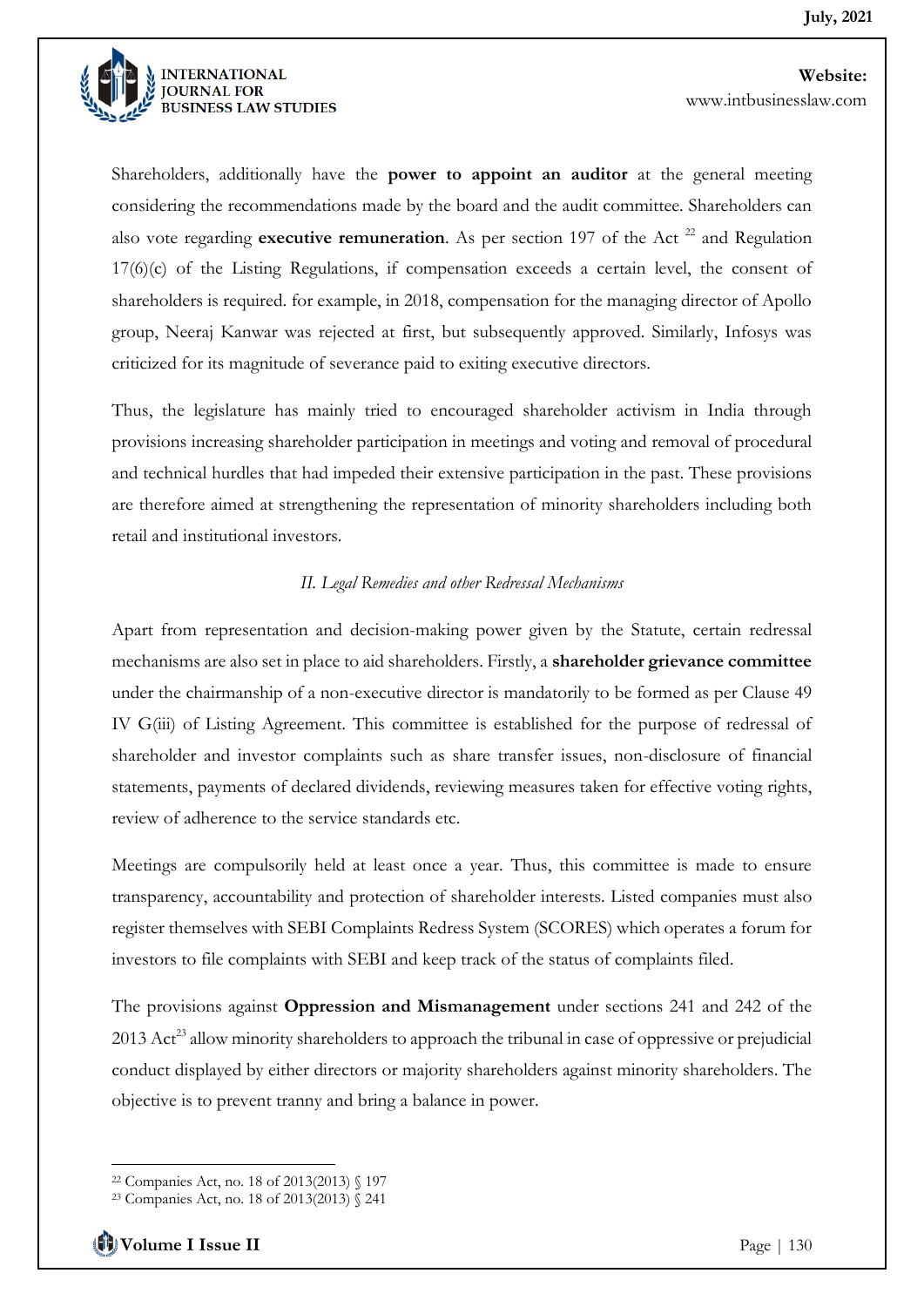

Shareholders additionally can also pass a special resolution, resolving that the company be wound up by the Tribunal. In the landmark case of *Tata Sons (P) Ltd. v. Cyrus Investment (P) Ltd*<sup>24</sup> the Supreme court held that minority shareholders however are not automatically entitled to a seat on a private company's board, and the removal of Cyrus Mistry was not oppression of minority shareholders.

**Litigation** or **class action suits** is another method for shareholders to seek redressal. Under section 245, a class action suit may be sought by shareholders if the management is acting prejudicial to the interests of shareholders or the company. Apart from a class action, derivative suits can be initiated by single shareholders for challenging prejudicial board decisions.

However, through the years litigation has been proved to be less effective as redressal mechanism. For example, the earlier mentioned case of Cyrus Mistry's removal highlighted the difficulties for shareholders in successfully obtaining results through litigation. Similarly, the attempt made by the Children's Investment Fund (TCI) to seek legal remedies against the breach of fiduciary duty by the directors of Coal India, had also failed ultimately leading the appalment to give up and withdraw the case.

Moreover, a more effective way in contrast to litigation has been seeking help from regulatory bodies like the SEBI or RBI. For example, SEBI was sought out to investigated by the minority shareholders of Bharat Nidhi Limited who objected to a share buy-back scheme, subsequently leading the supreme court to then direct the SEBI to conduct the investigation in four months. Despite several redressal mechanisms, the success of shareholder activism is slim, unless there exists a significantly erroneous situation in a company, activists do not tend to succeed in their endeavors. Although evolved from earlier decades, it is important for sound legal remedies for the success of good corporate governance.

#### *III. Current Trends in India*

The current times have shown that investors are picking up the slack by **going digital**, awareness amongst the shareholders have increased thanks to online media. 2021 is a crucial year for activism to contribute to good governance, with the suspension of the **Insolvency and Bankruptcy Code** in 2020, financial stressors are highly likely in the second half of 2021 and beyond.<sup>25</sup>

<sup>24</sup> Tata Sons (P) Ltd. v. Cyrus Investment (P) Ltd., (2020) SCC OnLine SC 595

<sup>25</sup> Ingovern, India Proxy Season 2020 An Analysis (2020)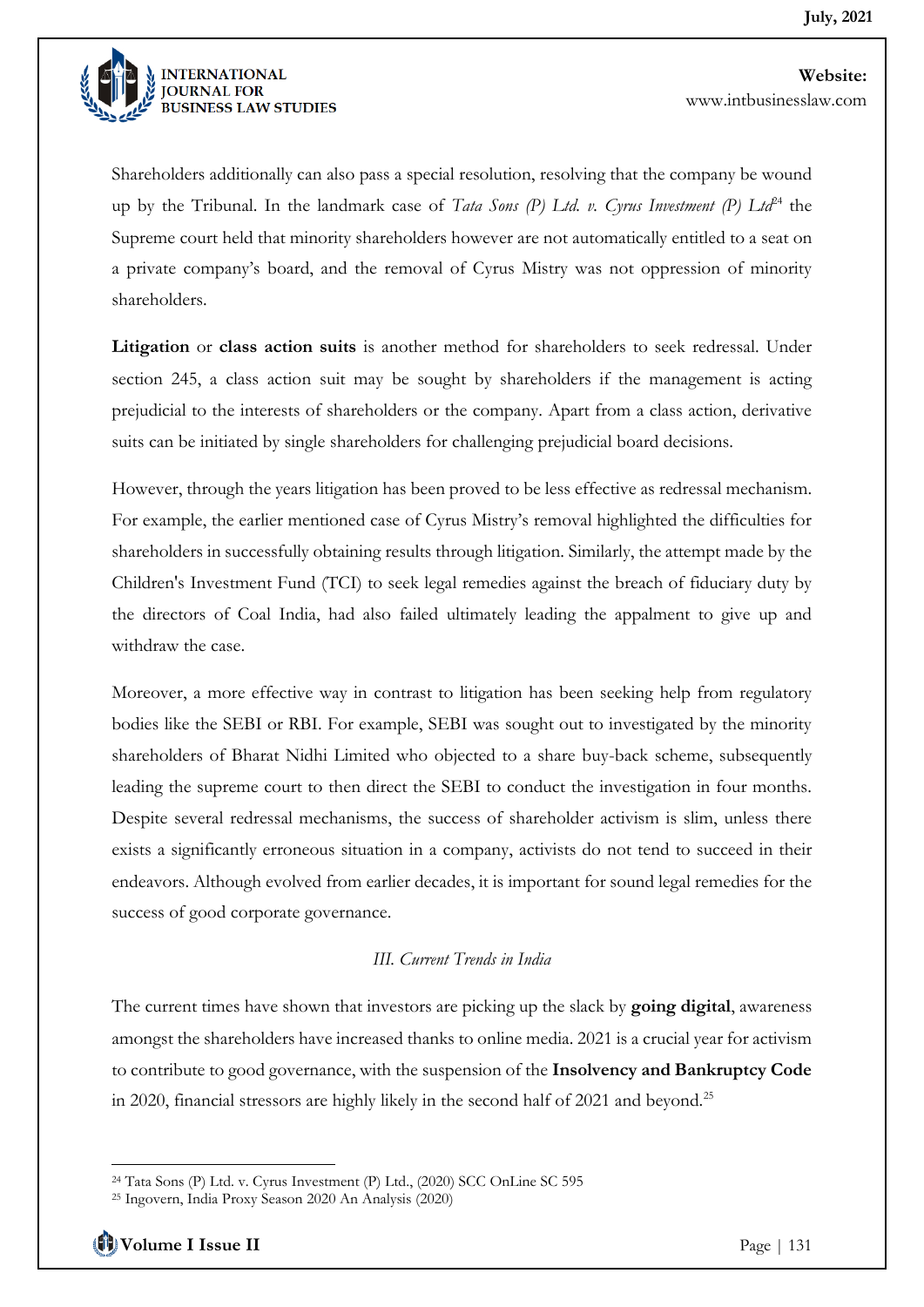

With small and medium cap companies struggling to cope up with the stressors unlike large cap companies, it is an excellent opportunity for activist shareholders to suggest means for getting out of the rut such as **mergers and acquisitions** with the right companies. During the market crash in March 2020, few companies had proposed to **delist** themselves from the stock exchanges. However, one such company called Vedanta was unsuccessful in delisting thanks to the resistance from shareholders, including the institutional shareholder LIC, who resorted to tendering their shares at high prices forcing the promoters to withdraw the offer.

On the other hand, a similar approach was taken by the shareholders of Hexaware but were unsuccessful in stopping the delisting. 2020-21 also saw an insurgence of **proxy advisory firms**, that provide advice to shareholders regarding exercising their rights. For example, in commenting on the infamous leave of absence taken by the CEO of ICICI Bank, during the allegations of impropriety.

Similarly, they were successful in ousting Puneet Bhatia on the board of Shriram Transport Finance Corporation Ltd, due to lack of sufficient attendance. Lastly, **mutual funds** and other long-term investors are required by SEBI<sup>26</sup> to vote on resolutions involving their portfolio companies. They have chosen to creatively join hands with the promoters to establish good governance.

<sup>26</sup>SEBI circulars, SEBI/IMD/CIR No. 18/198647/2010 (2010); CR/IMD/DF/05/2014 (2014); and SEBI/HO/IMD/DF2/CIR/P/2016/68 (2016).